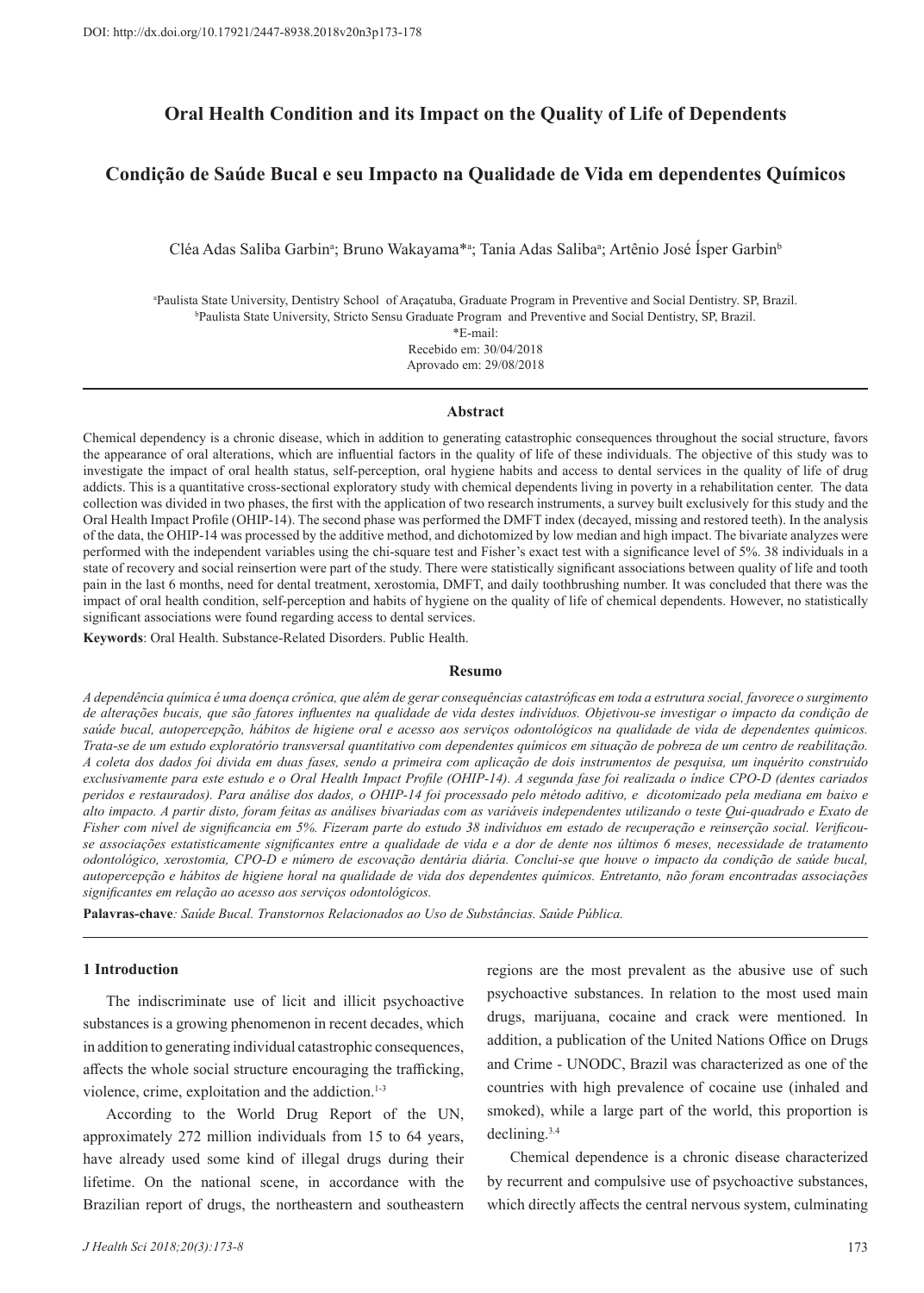in the emergence of drastic effects in general and oral health of these individuals.5 With the loss of self-esteem, low demand of dental services and poor oral hygiene habits, conditionaed to the compulsive use of alcohol, tobacco, marijuana and cocaine can result in changes in the stomatognathic system, such as a reduction of the salivary flow, halitosis, dental caries, periodontal disease, angular cheilitis, dental erosion, edentulism, alteration of the salivary ph and benign and malignant oral lesions .6-10

Therefore, the preparation of dental surgeons in care for this vulnerable group, as well as the identification of lesions of the oral cavity arising out of the indiscriminate use of these drugs, is fundamental to decrease pain, avoid complications with other medicinal products and assist in psychosocial rehabilitation as the rescue of self-esteem.6.11

Because they were considered socially marginalized and unfit to moral expectations, the pursuit of these individuals for healthcare is minimal, given the history of pre-judgment on past experiences, and the perceived discrimination during care by unprepared professionals. For these reasons, the model of health care that should be cozy, universal and complete, becomes a barrier, being a prerogative factor for the exclusion and depreciation to their own health.12.13

Studies have evidenced the influence of oral health conditions, on the quality of life of people living in high-risk situations or positions of vulnerability. This indicator, in turn, becomes fundamental for the planning of actions and health services, because the condition perceived subjectively on the quality of life, may change the direction of healing, as well as interfere in the course of treatment.<sup>14,15</sup> In this respect, upon considering the chemical dependence as a predictor interferer in quality of life, research issues related to the broad spectrum of oral health is essential for the redemption of the individual from addiction, as well as breaking with the perpetuation of suffering, pain and anguish.<sup>10.16</sup>

Therefore, given the scarcity of research that address issues related to the use of dental services and self-image in oral health, the objective of this study is to investigate the impact of oral health conditions, perception, oral hygiene habits and access to dental services on the quality of life of chemical dependents.

### **2 Material and Method**

### **2.1 Sample characterization**

This is an epidemiological study, cross-sectional quantitative analytical type, with chemical dependents from a recovery and rehabilitation center for men. The study site, which is located in the north of São Paulo, is of philanthropic nature, without governmental and private financial support. The target audience of the institution are male individuals with dependence on licit and illicit substances, living in conditions

of poverty or who are homeless. Therefore, 38 patients took part of this research. The majority of hospitalizations occurred by spontaneous demand, by referral of Reference Center of Social Assistance in the municipality or interdictoin of their own family of the individual.

All individuals who agreed to participate in the research and signed the informed consent form have been included. As an exclusion criterion, the lucidity to respond to the survey and those with special needs were taken into account.

The present study was approved by the Research Ethics Committee, according to Resolution 466/12 in research with human beings. Process FOA 2007/-01016.

## **2.2 Data collection**

The volunteers who agreed to participate in the research were sent to a reserved room, where the first part of the study was performed, with the application of the investigation by means of interview.

## **1st Phase**

For the realization of this study a semi-structured inquiry was elaborated, in order to obtain not only the objectivity of responses, but also the possibility to explore the depth of the speech. In this research instrument structured and semi-structural variables were addressed regarding the socioeconomic conditions, recurrent use of drugs, oral morbidities, self-perception in oral health and use of dental services. Prior to the completion of the study, a pre-test of this inquiru was carried out , in order to determine the sensitivity of the used variables and the responses accuracy. At this moment, when necessary, corrections and adaptations of the proposed inquiries were performed.

Oral Health Impact Profile (OHIP) was used in its reduced form with 14 questions (OHIP-14), in order to assess the impact of oral health problems in the quality of life of these individuals. This instrument was chosen for the present study, given its capacity of psychometric measurement by the analysis of the conditions inherent to the self-reported oral health.

This instrument created by Slade et al.<sup>17</sup> and validated to Portuguese by Oliveira et al.<sup>18</sup>, brings together the 14 questions in seven dimensions: limitation of pain, physical pain, psychological distress, physical disability, mental impairment, disability and handicap. The alternatives to answer each question are rated in scores from 0 to 4, as the severity increases, therefore they are divided into never  $(0)$ Seldom (1) sometimes (2) Often (3) and always (4).

## **2nd Phase**

For this phase, the individuals were conducted to the outer part of the institution, for the achievement of the intraoral examination. Data collection was conducted by two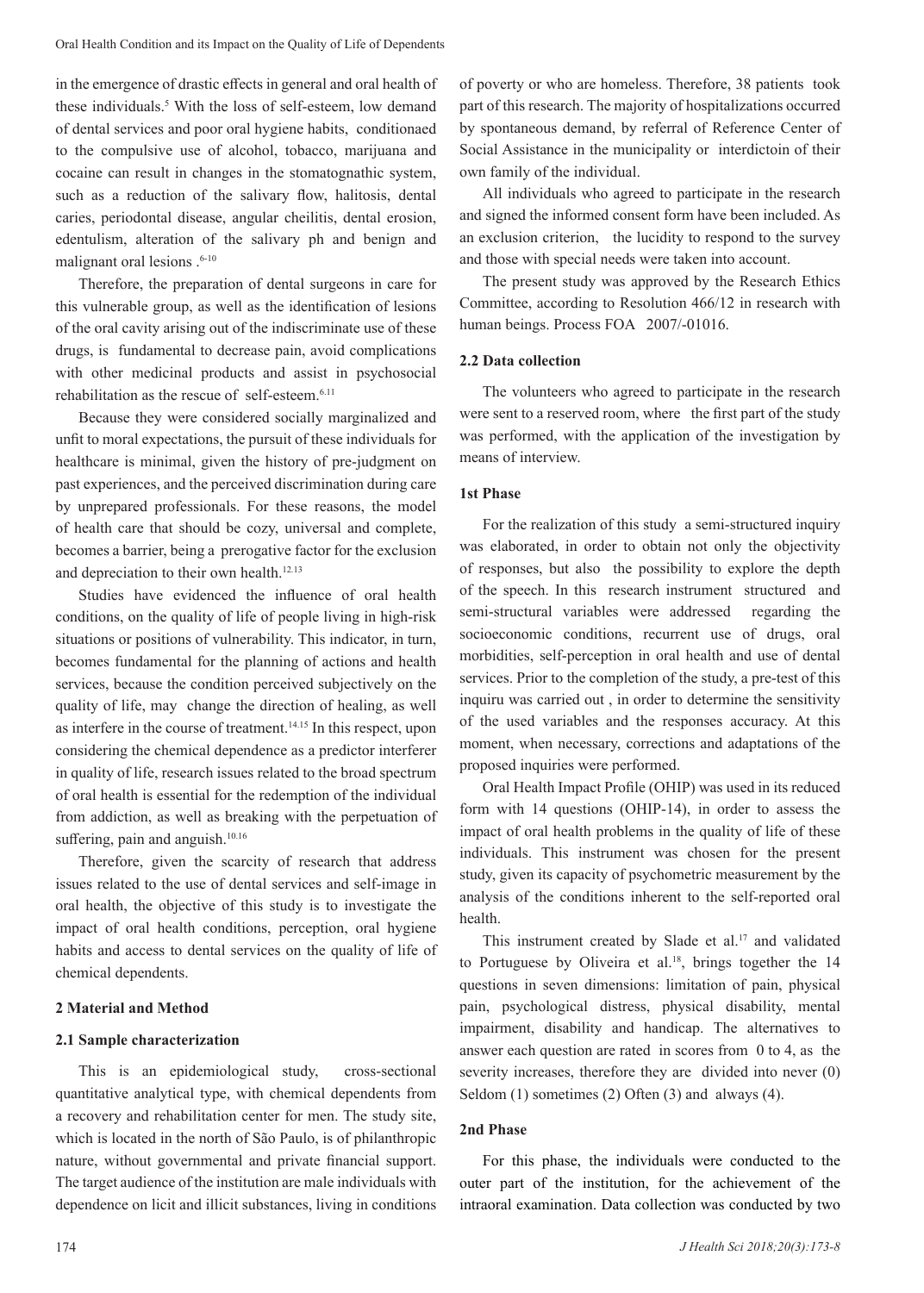researchers previously calibrated for the implementation of research instruments, as well as for the achievement of the oral clinical examination. In the intraoral clinical evaluations the methodologies employed in the fifth edition of the Oral Health Surveys were used: Basic Methods of the World Health Organization (WHO) 201319 and the Evaluation Manual SB Brazil 2010<sup>20</sup>. Thus all the rules for the implementation of an epidemiological survey were followed, with use of natural light, gauze, intraoral mirror and periodontal WHO probe for coronary inspection of dental elements.

At this time he examinations CPO-D (permanent, decayed, missing and restored teeth) were performed and the presence of oral lesion. The activities were conducted in the courtyard of the institution under natural light and all the biosafety recommendations were assured.

The conduct of the examinations was done by two calibrated researchers, with kappa coefficient of concordance inter-examiner 0.90 and intra-examiner 0.93. In the calibration process, a group of individuals was used of the same population under study, from another institution, which were not included in the sample. In addition, discussions were peformed on the differences found and the tests were repeated when they were necessary.

### **2.3 Statistical ANALYSIS**

In the data analysis, descriptive statistics was used in order to determine the measures of central tendency and dispersion; and the explanation of the results were summarized by means of tables and charts.

Concerning the OHIP-14, additive method was used, with the total sum of scores of all sizes (maximum of 56), in order to obtain an absolute value and discriminatory power among the groups. Subsequently, the result of the instrument was dichotomized into "low impact" and "high impact" (dependent variable), using the measurement position, the distribution of the median.

In addition, for the verification of the association with the independent variables, the bivariate analyzes were performed by use of the Chi-square test and Fisher's exact test with a significance level of 5%. The data were entered and tabulated in duplicate through the aid of the software Microsoft Excel, and analyzed using Epi Info 7.2.5.2.

### **3 Results and Discussion**

38 individuals took part of the study in recovery and social reintroduction state. It was found that the average age of the participants in the study was  $43.42$  years (SD $\pm$  8.51). Concerning the marital status, skin color and schooling, 26 (68.4%) were single, 26 (68.4%) black and 18 (47.40%) had incomplete primary education.

As regards access to dental services, a large part had taken the last treatment more than 2 years ago (52.63%), and although the majority of participants had used the public service (68.4%), they believe that access to dentistry is easier in private clinics (52.63%). On the reason for the demand for dental services, the main causes were for pain/extraction (73.7%) (Table 1).

**Table 1 -** Distribution of self-perception in oral health and access of chemical dependents to dental services

| <b>Access to Dental Services</b>                  | n                        | $\frac{0}{0}$ |  |  |
|---------------------------------------------------|--------------------------|---------------|--|--|
| When did you go to the dentist the last time?     |                          |               |  |  |
| Less than one 1 year                              | 16                       | 42.10%        |  |  |
| 1 to 2 years                                      | $\mathfrak{D}$           | 5.27%         |  |  |
| More than 2 years                                 | 20                       | 52.63%        |  |  |
| When was your last dentist appointment?           |                          |               |  |  |
| Private                                           | 12                       | 31.60%        |  |  |
| Public                                            | 26                       | 68.40%        |  |  |
| What was the reason for your last appointment?    |                          |               |  |  |
| Pain                                              | 12                       | 31.60%        |  |  |
| Extraction                                        | 16                       | 42.10%        |  |  |
| Treatment                                         | 6                        | 15.80%        |  |  |
| Does not know                                     | $\overline{\mathcal{A}}$ | 10.50%        |  |  |
| What did you think of the last treatment?         |                          |               |  |  |
| Good                                              | 30                       | 78.90%        |  |  |
| Regular                                           | 6                        | 15.80%        |  |  |
| <b>Bad</b>                                        | $\mathfrak{D}$           | 5.30%         |  |  |
| Where is it easier the access to dental services? |                          |               |  |  |
| Private                                           | 20                       | 52.63%        |  |  |
| Public                                            | 18                       | 47.37%        |  |  |
| Total                                             | 38                       | 100%          |  |  |

**Sourxe:** Research data.

In Table 2, it was found that the mean of DMFT index was 18.26, with high prevalences of tooth loss and with previous history of caries.

**Table 2 -** Means and Standard Deviation of the experience of dental caries (decayed, missing and restored) in chemical dependents.

| Teeth     | Average | <b>SD</b> |
|-----------|---------|-----------|
| $\subset$ | 2.00    | 2.26      |
|           | 11.47   | 8.42      |
|           | 4.79    | 4.48      |
| $CPO-D$   | 18.26   | 5.90      |

**Note:** C-Carious; P-missing; O- restored.

**Sourxe:** Research data.

In Table 3, it was found by means of bivariate analysis, statistically significant associations between the dependent variable and the presence of tooth pain in the last 6 months (0.0005), self perception about the need for dental treatment (0.020), complaints of dry mouth (0.004), CPO-D (0.002) and number of daily tooth brushing (0.049).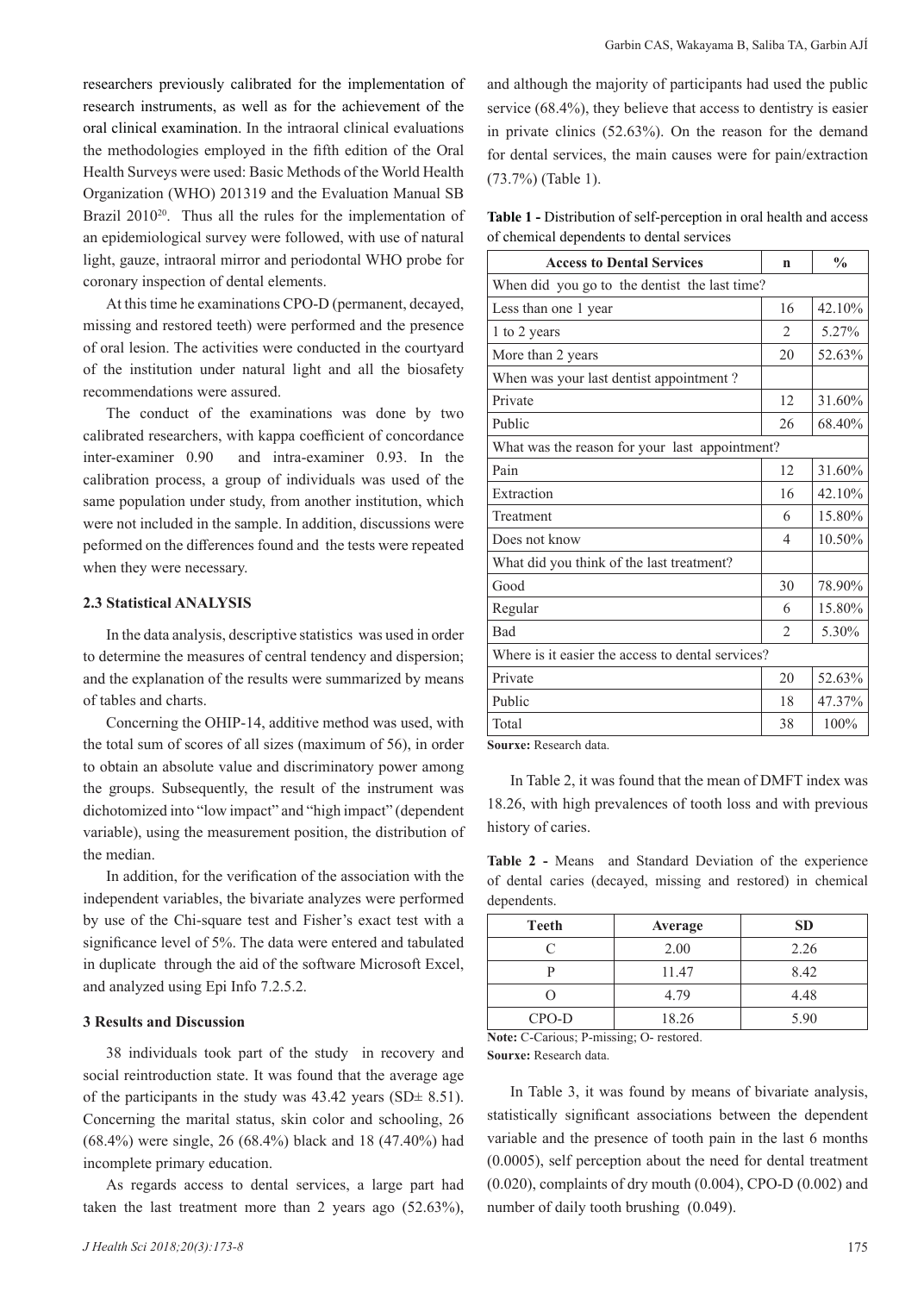| Table 3 - Bivariate analysis between the impact of oral health on |  |
|-------------------------------------------------------------------|--|
| quality of life and the independent variables.                    |  |

| Independent<br><b>Variables</b>                | OHIP $<$ 5<br>(20)                            | OHIP > 5<br>(18) | P-Value    |  |  |  |
|------------------------------------------------|-----------------------------------------------|------------------|------------|--|--|--|
| Age                                            |                                               |                  |            |  |  |  |
| $\leq 44$                                      | 12                                            | 10               | 1.0        |  |  |  |
| >44                                            | 8                                             | 8                |            |  |  |  |
| Marital Status                                 |                                               |                  |            |  |  |  |
| Single or divorced                             | 16                                            | 16               | 0.663      |  |  |  |
| Married or Cohabiting                          | 4                                             | 2                |            |  |  |  |
| Last Dentist Appointment                       |                                               |                  |            |  |  |  |
| $\leq 1$ year                                  | 6                                             | 10               | 0.188      |  |  |  |
| $> 1$ year                                     | 14                                            | 8                |            |  |  |  |
| When was your last dentist appointment?        |                                               |                  |            |  |  |  |
| Private                                        | 3                                             | 9                | 0.485      |  |  |  |
| Public                                         | 10                                            | 16               |            |  |  |  |
| What was the reason for your last appointment? |                                               |                  |            |  |  |  |
| Extraction / Pain                              | 10                                            | 18               | 1.0        |  |  |  |
| Treatment                                      | 4                                             | 6                |            |  |  |  |
| Have you ever had a toothache?                 |                                               |                  |            |  |  |  |
| Yes                                            | 16                                            | 16               | 0.663      |  |  |  |
| No                                             | $\overline{4}$                                | $\mathfrak{D}$   |            |  |  |  |
| Did you have toothache in the last 6 months?   |                                               |                  |            |  |  |  |
| Yes                                            | $\overline{c}$                                | 12               |            |  |  |  |
| N <sub>0</sub>                                 | 18                                            | 6                | $0.0005**$ |  |  |  |
| Do you feel the need for dental treatment?     |                                               |                  |            |  |  |  |
| Yes                                            | 14                                            | 18               |            |  |  |  |
| No                                             | 6                                             | 0                | $0.020**$  |  |  |  |
| How is caries prevented?                       |                                               |                  |            |  |  |  |
| Brushing your teeth                            | 14                                            | 8                | 0.188      |  |  |  |
| Going to the dentist                           | 6                                             | 10               |            |  |  |  |
| Are teeth are important to live in society?    |                                               |                  |            |  |  |  |
| Yes                                            | 20                                            | 16               | 0.217      |  |  |  |
| No                                             | $\theta$                                      | $\overline{2}$   |            |  |  |  |
| Do you have difficulty smiling?                |                                               |                  |            |  |  |  |
| Yes                                            | 4                                             | 4                | 1.0        |  |  |  |
| No                                             | 16                                            | 14               |            |  |  |  |
| Do you complain about dry mouth?               |                                               |                  |            |  |  |  |
| Yes                                            | 6                                             | 14               | $0.004**$  |  |  |  |
| No                                             | 14                                            | 4                |            |  |  |  |
| I have dentures                                |                                               |                  |            |  |  |  |
| Yes                                            | 8                                             | 4                | 0.288      |  |  |  |
| N <sub>o</sub>                                 | 10                                            | 14               |            |  |  |  |
| Do you have difficulty chewing?                |                                               |                  |            |  |  |  |
| Yes                                            | 10                                            | 10               | 0.756      |  |  |  |
| No                                             | 10                                            | 8                |            |  |  |  |
| DMFT †                                         |                                               |                  |            |  |  |  |
| $\leq 20$                                      | 8                                             | 16               | $0.002**$  |  |  |  |
| > 20                                           | 12                                            | $\overline{2}$   |            |  |  |  |
|                                                | How many times a day do you brush your teeth? |                  |            |  |  |  |
| $\leq$ 2                                       | 14                                            | 6                | $0.049*$   |  |  |  |
| >2                                             | 6                                             | 12               |            |  |  |  |
| Do you use dental floss?                       |                                               |                  |            |  |  |  |
| Never                                          | 16                                            | 14               | 1.0        |  |  |  |
| Rarely                                         | 4                                             | 4                |            |  |  |  |

**Note: \***The chi-square test ; \*\*Fisher exact test; OHIP ≤5: Low Impact; OHIP>5: High Impact; † using the median as a cut-off parameter (dichotomization).

**Source**: Research data.

Due to being considered a public health problem, the discussion about chemical dependence should be emphasized, due to the need for strengthening public policies that welcome, sustain and give assistance to these individuals.<sup>21.22</sup> The present study addressed issues that were influential in the quality of life of chemical dependents, reiterating the premise of integral care to that stigmatized group, in order to allow as well as better conditions of health and well-being, providing rescue and recovery of self-esteem.<sup>16</sup>

The profile of drug addicts found in this study is considered as a risk group, because in their majority, are individuals who live in poverty or are homeless. Thus, it was found that the variables age, marital status, educational level and skin color were similar to other studies with the same population, considering this problem a biopsychosocial phenomenon to be faced through intersectoral actions and multidisciplinary teams. 23-25 Due to being individuals in a position of vulnerability and socially marginalized, it becomes relevant the consolidation of preventive actions, at the level of primary care, for the non-use of such substances. Furthermore, with this early intervention, especially in adolescence, it might encourage the breaking of the cycle of the disease, decreasing then, numbers of dependent individuals in adulthood.26

In the present study, it was observed that the access to oral health services among the chemical dependents was almost exclusively for reasons of pain and/or dental extraction, in periods exceeding two years. These data are similar to the results found by O'Sullivan et al.<sup>27</sup> and Alves et al.<sup>28</sup>, noting that the search for emergency oral treatments were the main reasons for dental care. The negligence with self-care in health, low self esteem, the effects of licit and illicit substances on the periodontal tissues and reduced access to dental services are influential factors in the oral condition of drug users.16.29

In relation to the location of demand for dental care, it was observed that a large part appealed to the public health service. However, when they are inquired about where it is easier access to treatment, more than half of the interviewees mentioned the private services. This causality is conditioned to the financial situation of the research participants, who live in precarious situations or are socially marginalized. Whreas their perception by ease of access, this can be related to the form of planning and organization of the programmed demand from local health unit. Issues such as attention, epidemiological analysis, risk criteria, spontaneous demand care services and programmatic agenda are key factors to facilitate the entrance door to the service, as well as ensure the inseparable right of the citizen to health, in accordance with the principles of the SUS's universality, equity and comprehensiveness.<sup>30.31</sup>

Thus, dentistry in primary attention in health, can become a mediator for the entrance to the integral care of the addicted individual. The search for oral rehabilitation can be an inducer for the interruption of addiction and rediscovery of self-image and social interaction.32 Moreover, the oral health in this context may go beyond clinical care, to develop preventive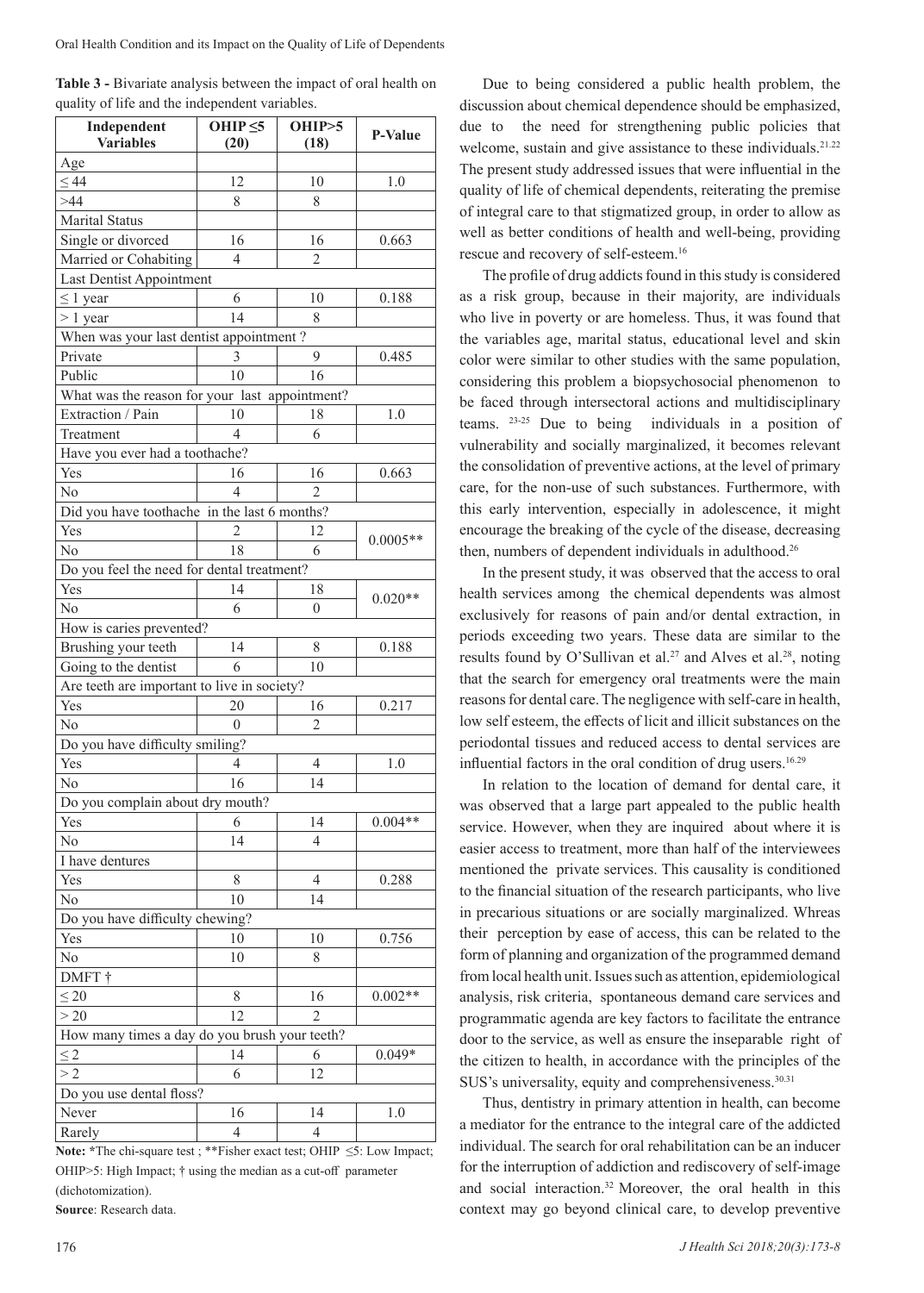and intersectoral educational actions, with multidisciplinary teams, in order to obtain broad and systemic vision of the individual to act in groups vulnerable to disease.<sup>33</sup>

With the use dependent on psychotic substances, the individual becomes hostage to the created condition in which this oppressive relationship interferes negatively, in both their social and family ties, as well as in physical and emotional changes of their own person. $34$  Therefore, the use of instruments for measuring the perceived condition, based on subjective evaluations of quality of life, are essential tools for the situational understanding of the individual in the disease context, which in addition to assisting in the diagnosis, enables the creation of strategies of prevention, protection and recovery to health.<sup>15</sup>

In the present study statistically significant associations were observed among variables related to oral health conditions, self-perception and habits of hygiene in the quality of life of drug addicted individuals. There are fewscientific evidences assessing these conditions associated to OHIP, however, some studies justify these possible relationships, due to the relevance of these variables to the severity of oral health problems in this specific population.35.36

The presence or history of tooth pain among the studied population was a variable statistically significant, justifying that the oral pathologies have an influence on quality of life. This is in line with the study of Marques<sup>37</sup>, in which individuals who had no toothache were 2.6 times less likely to have an impact on quality of life. Furthermore, according to Grupta et al.<sup>7</sup> and D'almore et al.<sup>10</sup> the presence of this painful symptoms is attributed to the existing oral condition, given the high prevalence of dental caries, dental erosion, periodontal disease and dental trauma.

Another associative factor in the quality of life of individuals was the presence of xerostomia. The use of the substances like crack, cocaine, tetra-hydro-canabinol (THC), tobacco and alcohol, lead to decreased salivary flow, resulting in changes as the low buffering capacity, difficulty removing microorganisms and foods.28.32 For that reason, such situation becomes favorable to the emergence of oral diseases such as dental caries and periodontal disease, as well as in systemic complications, compromising the quality of life of these individuals.34.38

The DMFT index observed in the study sample was higher than in the research conducted by Marques et al.<sup>14</sup>; Saied-Moallemi et al. $39$  and Cury et al. $40$ , which ranged between 14, 15 and 16 respectively. In comparison to the general population,drug addicted individuals, are those which have the highest rates of missing, decayed and obturated teeth, given the catastrophic effects of their habits to oral health.<sup>39,41</sup> Associated to this issue and in line with the history of pain, as reported, these variables can be stimulative for facilitating the understanding of the health-disease process, facilitating the critical thinking of perception in health of drug addicted individuals.42

Due to being a cross-sectional study, with a risk population, socially marginalized and difficult to access, makes the scope of a representative sample difficult. Although the results of the research cannot be an infference to all individuals in the studied population, they are solid data and in line with the literature, which demonstrates the oppression and vulnerability of the quality of life, pointing to the main influential factors that should be discussed. In a general way, with this research, it is possible to reiterate the assumption, that the style of life and experienced behavior induces the aggravation of risk, and thus, endure the phenomenon of social production in the health-disease process.<sup>15.43</sup>

# **4 Conclusion**

It is concluded that there is the impact between the oral health conditions by analysis of the DMFT and xerostomia; self-perception by toothache and need for dental treatment and oral hygiene habits by the number of daily toothbrushing in the quality of life of chemical dependents. Whereas regarding the access to dental services, there was no statistically significant associations.

#### **Reference**

- 1. Marques LARV, Lotif MAL, Neto EMR, Neto APN, Melo CCSA, Lobo PLD. Abuso de drogas e suas consequências na saúde bucal: uma revisão de literatura. Facul Odontol Lins 2016;26(1):29-35. doi: http://dx.doi.org/10.15600/2238- 1236/fol.v26n1p29-35
- 2. World Health Organization. Global status report on alcohol and health. http://www.who.int/substance\_abuse/ publications/global\_alcohol\_report/en/.
- 3. Abdalla RR, Madruga CS, Ribeiro M, Pinsky I, Caetano R, Laranjeira R. Prevalence of cocaine use in Brazil: data from the II Brazilian national alcohol and drugs survey (BNADS). Addict Behav 2014;39(1):297-301.
- 4. Laranjeira R. II Levantamento Nacional de Álcool e Drogas (LENAD). São Paulo: INPAD; 2014.
- 5. Longo MAT. A dependência de substância pscioativas na perspectiva da comunidade terapêutica. UNOPAR Cient Ciênc Biol Saúde 2015;17(4):286-91. doi: http://dx.doi. org/10.17921/2447-8938.2015v17n4p%25p
- 6. Romao DA, Falcão A, Pereira AC, Brizon VSC. Experiêcia de cárie dentária em usuário de drogas psicoativas. Rev Bras Pesq Saúde 2016;18(3):137-43. doi: https://doi.org/10.21722/ rbps.v18i3.15753
- 7. Gupta T, Shah N, Mathur VP, Dhawan A. Oral health status of a group of illicit drug users in Delhi, India. Community Dent Health 2012;29(1):49-54.
- 8. Gigena PC, Cornejo LS, Lescano-de-Ferrer A. Oral health in drug addict adolescents and non psychoactive substance users. Acta Odontol Latinoam 2015;28(1):48-57. doi: 10.1590/S1852-48342015000100007.
- 9. Kayal RA, Elias WY, Alharthi KJ, Demyati AK, Mandurah JM. Illicit drug abuse affects periodontal health status. Saudi Med J 2014 Jul;35(7):724-8.
- 10. D'amore MM, Cheng DM, Kressin NR, Jones J, Samet JH, Winter M, Kim TW, Saitz R. Oral health of substance dependent individuals: Impact of specific substances. J Subst